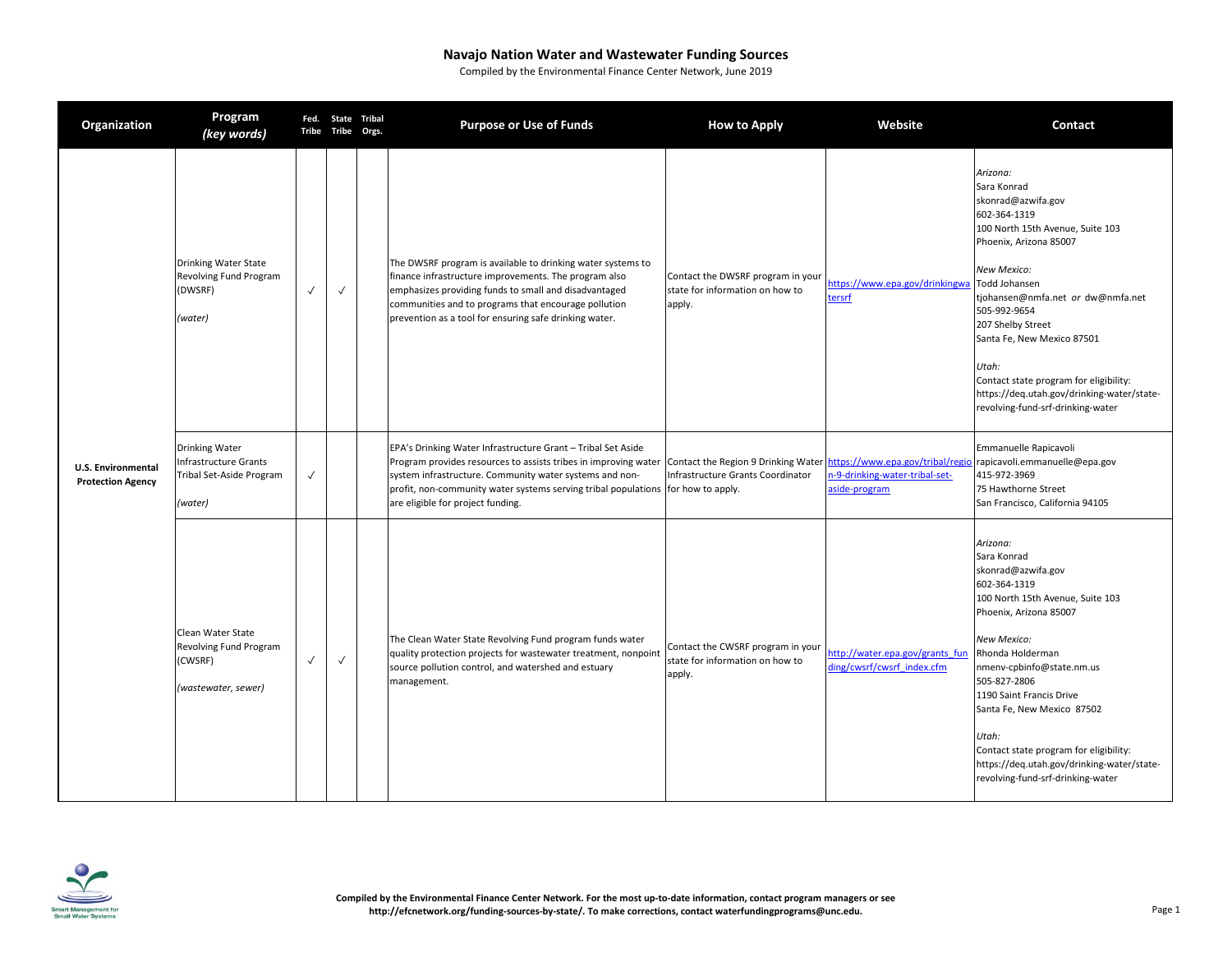|                                                       | Organization                  | Program<br>(key words)                                                                                  | Tribe        | Fed. State Tribal<br>Tribe | Orgs. | <b>Purpose or Use of Funds</b>                                                                                                                                                                                                                                                                                                                                                                                                                                     | <b>How to Apply</b>                                                                                                                                                                                                                                   | Website                                                                                                                  | Contact                                                                                                                                                                                                                                                                                                                                                                                                                            |
|-------------------------------------------------------|-------------------------------|---------------------------------------------------------------------------------------------------------|--------------|----------------------------|-------|--------------------------------------------------------------------------------------------------------------------------------------------------------------------------------------------------------------------------------------------------------------------------------------------------------------------------------------------------------------------------------------------------------------------------------------------------------------------|-------------------------------------------------------------------------------------------------------------------------------------------------------------------------------------------------------------------------------------------------------|--------------------------------------------------------------------------------------------------------------------------|------------------------------------------------------------------------------------------------------------------------------------------------------------------------------------------------------------------------------------------------------------------------------------------------------------------------------------------------------------------------------------------------------------------------------------|
| <b>U.S. Environmental</b><br><b>Protection Agency</b> |                               | Clean Water Act Tribal Set<br>Aside Program<br>(sewer)                                                  | $\checkmark$ |                            |       | The Clean Water Act Tribal Set Aside Program utilizes the Indian<br>Health Service (IHS) Sanitation Deficiency System list to select<br>projects that are eligible for funding. Tribes have an option of<br>receiving a direct grant or receive an Interagency Agreement<br>with their corresponding IHS area office. EPA contacts the<br>selected tribe directly and requires a written response on the<br>selected option to receive funds.                      | Contact the Region 9 Clean Water<br>Infrastructure Coordinator for how<br>to apply.                                                                                                                                                                   | nttps://www.epa.gov/tribal/r9tri<br><b>palcwa</b>                                                                        | Danielle Angeles<br>angeles.danielle@epa.gov<br>415-972-3441<br>Kate Pinkerton<br>pinkerton.kate@epa.gov<br>415-972-3662<br>75 Hawthorne Street<br>San Francisco, California 94105                                                                                                                                                                                                                                                 |
|                                                       |                               | WIIN Grant: Assistance for<br>Small and Disadvantaged<br>Communities Drinking<br>Water Grant<br>(water) | $\checkmark$ |                            |       | The program supports drinking water projects and activities in<br>small and disadvantaged communities that are unable to<br>finance projects to comply with drinking water regulations<br>under the Safe Drinking Water Act. Projects and activities<br>eligible for assistance can include infrastructure projects;<br>technical, managerial, and financial capacity building activities;<br>and activities necessary for a state to respond to a<br>contaminant. | For more information on tribal<br>eligibility, please contact the<br>program specialist.                                                                                                                                                              | nttps://www.epa.gov/dwcapacity<br>wiin-grant-assistance-small-and-<br>disadvantaged-communities-<br>drinking-water-grant | Leslie Temple<br>temple.leslie@epa.gov<br>202-564-4734<br>1200 Pennsylvania Ave, Northwest<br>Mail Code 4606M<br>Washington, District of Columbia 20460                                                                                                                                                                                                                                                                            |
|                                                       |                               | Waste and Water Disposal<br><b>Direct Loans and Grants</b><br>(water, sewer)                            | $\checkmark$ |                            |       | The purpose of this program is to develop water and waste<br>disposal systems in rural areas with populations less than<br>10,000. Fixed, low interest rates. Repayment - up to 40 years.<br>Grants may be available.                                                                                                                                                                                                                                              | Applications are accepted on a<br>oan-guarantees<br>rolling basis. Paper applications are<br>accepted, or applicants can register<br>for and use RD Apply. Information is<br>available here:<br>http://www.rd.usda.gov/programs-<br>services/rd-apply | nttps://www.rd.usda.gov/progra<br>ms-services/water-waste-<br>disposal-loan-grant-program                                | Arizona:<br>Jeff Hays<br>jeff.hays@az.usda.gov<br>928-910-4472<br>8841 E. Florentine<br>Prescott Valley, Arizona 86314<br>New Mexico:<br><b>Christine Griego</b><br>christine.griego@usda.gov<br>505-761-4944<br>100 Sun Avenue Northeast, Suite 130<br>Albuquerque, New Mexico 87109<br>Utah:<br><b>Heath Price</b><br>heath.price@ut.usda.gov<br>801-524-4325<br>125 South State Street, Room 4311<br>Salt Lake City, Utah 84138 |
|                                                       | <b>USDA Rural Development</b> | Water and Waste Disposal<br>Guaranteed Loan Program<br>(water, sewer)                                   | $\checkmark$ |                            |       | The purpose of this program is to provide a loan guarantee for<br>the construction or improvement of water and waste disposal<br>projects serving the financially needed communities of rural<br>areas. This is achieved through bolstering existing private credit<br>structure through the guarantee of quality loans. Guarantees up<br>to 90% available to eligible lenders.                                                                                    |                                                                                                                                                                                                                                                       | http://www.rd.usda.gov/progran<br>s-services/water-waste-disposal-                                                       |                                                                                                                                                                                                                                                                                                                                                                                                                                    |
|                                                       |                               | Water and Waste Disposal<br>Predevelopment Planning<br>Grants<br>(water, wastewater)                    | $\checkmark$ |                            |       | This program assists low-income communities with initial<br>planning and development of an application for USDA Rural<br>Development Water and Waste Disposal direct loan/grant and<br>loan guarantee programs. The maximum is \$30,000 or 75% of<br>the predevelopment planning costs.                                                                                                                                                                            |                                                                                                                                                                                                                                                       | http://www.rd.usda.gov/program<br>-services/water-waste-disposal-<br>oredevelopment-planning-grants                      |                                                                                                                                                                                                                                                                                                                                                                                                                                    |
|                                                       |                               | <b>Emergency Community</b><br>Water Assistance Grants<br>(water)                                        | $\checkmark$ |                            |       | This grant program is designed to assist rural communities that<br>have experienced a significant decline in quantity or quality of<br>drinking water due to an emergency, or in which such decline is<br>considered imminent, to obtain or maintain adequate<br>quantities of water that meets the standards set by the Safe<br>Drinking Water Act.                                                                                                               |                                                                                                                                                                                                                                                       | http://www.rd.usda.gov/progran<br>s-services/emergency-community<br>water-assistance-grants                              |                                                                                                                                                                                                                                                                                                                                                                                                                                    |

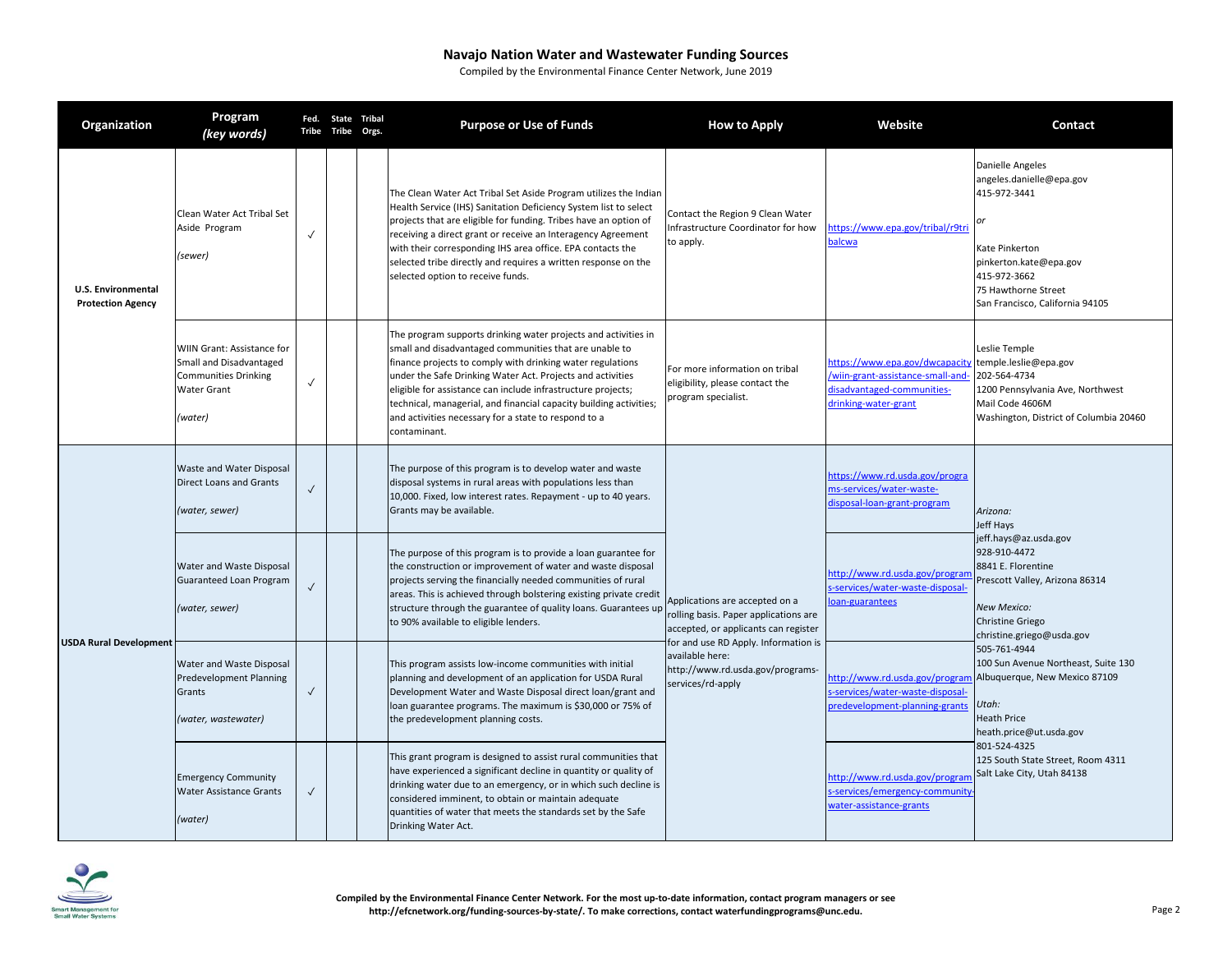|                                                                                    | Organization                                                                                                       | Program<br>(key words)                                                                                                 |              | Fed. State Tribal<br>Tribe Tribe Orgs.                                                                                                                                                                                                                                     | <b>Purpose or Use of Funds</b>                                                                                                                                                                                                                                                                  | <b>How to Apply</b>                                                                                                                                                                            | Website                                                                                                                                                                                                              | Contact                                                                                                                                                                                                                   |
|------------------------------------------------------------------------------------|--------------------------------------------------------------------------------------------------------------------|------------------------------------------------------------------------------------------------------------------------|--------------|----------------------------------------------------------------------------------------------------------------------------------------------------------------------------------------------------------------------------------------------------------------------------|-------------------------------------------------------------------------------------------------------------------------------------------------------------------------------------------------------------------------------------------------------------------------------------------------|------------------------------------------------------------------------------------------------------------------------------------------------------------------------------------------------|----------------------------------------------------------------------------------------------------------------------------------------------------------------------------------------------------------------------|---------------------------------------------------------------------------------------------------------------------------------------------------------------------------------------------------------------------------|
| <b>USDA Rural Development</b>                                                      | Special Evaluation<br><b>Assistance for Rural</b><br>Communities and<br>Households (SEARCH)<br>(water, wastewater) | $\checkmark$                                                                                                           |              | This program assists very small, financially distressed rural<br>communities with predevelopment feasibility studies, design<br>assistance, and technical assistance on proposed water and<br>waste disposal projects.                                                     | Applications are accepted on a<br>rolling basis. Paper applications are<br>accepted, or applicants can register<br>for and use RD Apply. Information is                                                                                                                                         | http://www.rd.usda.gov/program<br>s-services/search-special-<br>evaluation-assistance-rural-<br>communities-and-households                                                                     | Arizona:<br>Jeff Havs<br>jeff.hays@az.usda.gov<br>928-910-4472<br>8841 E. Florentine<br>Prescott Valley, Arizona 86314<br><b>New Mexico:</b><br><b>Christine Griego</b><br>christine.griego@usda.gov<br>505-761-4944 |                                                                                                                                                                                                                           |
|                                                                                    |                                                                                                                    | Water and Waste Disposal<br>Grants to Alleviate Health<br>Risks on Tribal Lands and<br>Colonias<br>(water, wastewater) | $\checkmark$ |                                                                                                                                                                                                                                                                            | This grant provides access to safe reliable drinking water and<br>waste disposal facilities and services to low-income<br>communities that face significant health risks. Funds can be<br>used for construction of basic drinking water and waste disposal<br>systems including storm drainage. | available here:<br>http://www.rd.usda.gov/programs-<br>services/rd-apply                                                                                                                       | http://www.rd.usda.gov/programs<br>ervices/water-waste-disposal-<br>trants-alleviate-health-risks-tribal<br>ands-and-colonias                                                                                        | 100 Sun Avenue Northeast, Suite 130<br>Albuquerque, New Mexico 87109<br>Utah:<br><b>Heath Price</b><br>heath.price@ut.usda.gov<br>801-524-4325<br>125 South State Street, Room 4311<br>Salt Lake City, Utah 84138         |
| <b>Economic Development</b><br>Administration,<br><b>Department of</b><br>Commerce |                                                                                                                    | <b>Public Works</b><br>(water, sewer)                                                                                  | $\sqrt{2}$   |                                                                                                                                                                                                                                                                            | Empowers distressed communities to revitalize, expand, and<br>upgrade their physical infrastructure, to generate or retain long-<br>term, private sector jobs and investment.                                                                                                                   | Application packages are available<br>at www.grants.gov. Applications will<br>be accepted on an ongoing basis<br>until the publication of a new EDA<br>Program Federal Funding<br>Opportunity. | https://www.eda.gov/funding-<br>opportunities/                                                                                                                                                                       | Arizona:<br>Jacob Macias<br>jmacias@eda.gov<br>206-220-7666<br>915 Second Avenue, Room 1890<br>Seattle, Washington 98174<br>New Mexico:<br>Trisha Korbas<br>tkorbas@eda.gov<br>720-626-1499<br>903 San Jacinto, Suite 206 |
|                                                                                    | Economic Adjustment<br>(water, sewer)                                                                              | $\sqrt{2}$                                                                                                             |              | Assists state and local interests in designing and implementing<br>strategies to adjust or bring about change to an economy. The<br>program focuses on areas that have experienced or are under<br>threat of serious structural damage to the underlying economic<br>base. | Application packages are available<br>at www.grants.gov. Applications will<br>be accepted on an ongoing basis<br>until the publication of a new EDA<br>Program Federal Funding<br>Opportunity.                                                                                                  | https://www.eda.gov/funding-<br>opportunities/                                                                                                                                                 | Austin, Texas 78701<br>Utah:<br><b>Trent Thompson</b><br>tthompson@eda.gov<br>303-844-5452<br>1244 Speer Boulevard, Suite 431<br>Denver, Colorado 80204                                                              |                                                                                                                                                                                                                           |

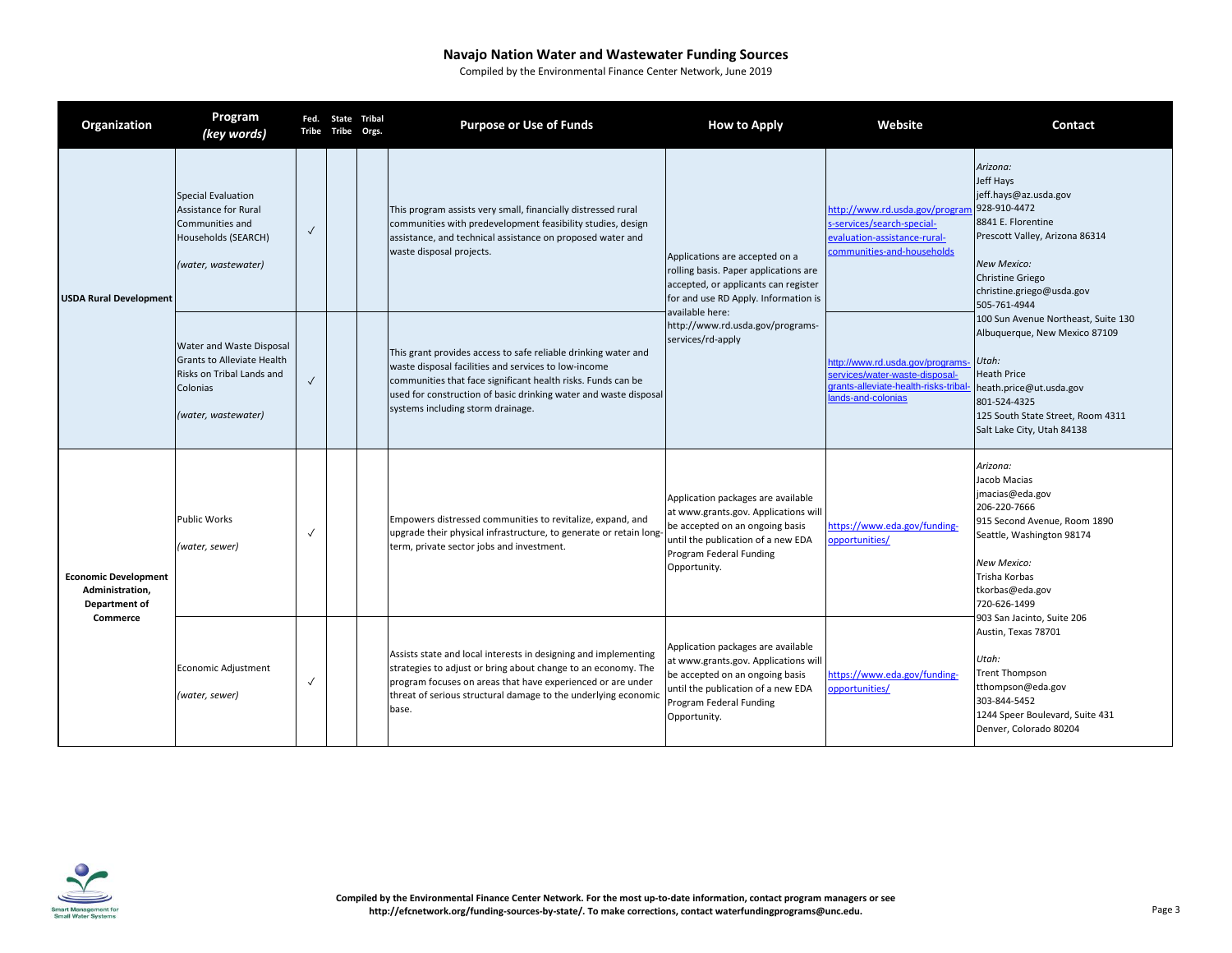| Organization                                                      | Program<br>(key words)                                                                                                  |              | Fed. State Tribal<br>Tribe Tribe Orgs. |              | <b>Purpose or Use of Funds</b>                                                                                                                                                                                                                                                                                                                                                                                                                                      | <b>How to Apply</b>                                                                                                                                                                | Website                                                                                              | Contact                                                                                                                                                                                                                                                                                                                                                                        |
|-------------------------------------------------------------------|-------------------------------------------------------------------------------------------------------------------------|--------------|----------------------------------------|--------------|---------------------------------------------------------------------------------------------------------------------------------------------------------------------------------------------------------------------------------------------------------------------------------------------------------------------------------------------------------------------------------------------------------------------------------------------------------------------|------------------------------------------------------------------------------------------------------------------------------------------------------------------------------------|------------------------------------------------------------------------------------------------------|--------------------------------------------------------------------------------------------------------------------------------------------------------------------------------------------------------------------------------------------------------------------------------------------------------------------------------------------------------------------------------|
| <b>National Rural Water</b><br><b>Association</b>                 | NRWA Revolving Loan<br>Fund<br>(water, wastewater)                                                                      | $\checkmark$ | $\checkmark$                           |              | The Rural Water Loan Fund (RWLF) is a funding program<br>specifically designed to meet the unique needs of small water<br>and wastewater utilities. The RWLF provides low-cost loans for<br>short-term repair costs, small capital projects, or pre-<br>development costs associated with larger projects. The RWLF<br>was established through a grant from the USDA/Rural Utilities<br>Service, and repaid funds used to replenish the fund and make<br>new loans. | Applications can be accessed on<br>website. Applications and<br>supporting documents can be sent<br>by mail or e-mail.                                                             | nttp://nrwa.org/initiatives/revolv bill@nwra.org<br>ng-loan-fund/                                    | Arizona:<br>Jason Long<br>j.long@rwaa.info<br>520-431-7723<br>879 North Plaza Drive, Suite A101<br>Apache Junction, Arizona 85120<br><b>New Mexico:</b><br><b>Bill Conner</b><br>505-884-1031<br>8336 Washington Place Northeast<br>Albuquerque, New Mexico 87113<br>Utah:<br>Dale Pierson<br>dale.pierson@rwau.net<br>801-756-5123<br>76 Red Pine Drive<br>Alpine, Utah 84004 |
| <b>Rural Community</b><br><b>Assistance Partnership</b><br>(RCAP) | <b>Rural Community</b><br>Assistance Corporation<br>(RCAC) Environmental<br>Infrastructure Loans<br>(water, wastewater) | $\checkmark$ | $\checkmark$                           | $\checkmark$ | RCAC provides loans to finance water and waste facility<br>projects. RCAC's loan programs are unique - they provide the<br>early funds that small rural communities need to determine<br>feasibility and pay pre-development costs prior to receiving<br>state and federal program funding.                                                                                                                                                                         | Applications can be accessed on the<br>website and sent to the loan officer<br>serving your state. Applications are<br>accepted on a rolling basis.                                | http://www.rcac.org/lending/env<br>ronmental-loans/                                                  | Darryl English<br>denglish@rcac.org<br>480-265-8684<br>3120 Freeboard Drive, Suite 201<br>West Sacramento, California 95691                                                                                                                                                                                                                                                    |
| <b>CoBank</b>                                                     | <b>Rural Water and</b><br><b>Wastewater Lending</b><br>(water, wastewater)                                              | $\checkmark$ | $\checkmark$                           | $\checkmark$ | CoBank works with rural water and wastewater not-for-profit<br>systems, municipalities, and investor-owned utility companies<br>to provide interim and bridge financing, refinance of existing<br>debt, term loans for system upgrades, and lines of credit.                                                                                                                                                                                                        | Applications are accepted<br>continuously. Eligibility<br>requirements include population<br>size. To apply, complete an online<br>Loan Request Form at:<br>www.cobank.com/h2oloan | ttp://www.cobank.com/About-<br>CoBank/Industries-We-<br>Serve/Water.aspx                             | Mark Shillingford<br>mshillingford@cobank.com<br>844-846-3135<br>6340 South Fiddlers Green Circle<br>Greenwood Village, Colorado 80111                                                                                                                                                                                                                                         |
| <b>HUD Southwest Office of</b><br><b>Native American</b>          | <b>Indian Community</b><br>Development Block Grant<br>(ICDBG)<br>(water, wastewater)                                    | $\checkmark$ |                                        | $\checkmark$ | Provides funding for recipients in infrastructure construction,<br>such as water and sewer facilities. Eligible applicants for<br>assistance include any Indian tribe, band, group, or nation<br>including Alaska Indians, Aleut, and Eskimos) or Alaska Native<br>village which has established a relationship to the Federal<br>government as defined in the program regulations. In certain<br>instances, tribal organizations may be eligible to apply.         | An electronic copy of the application<br>package and application instructions<br>for this NOFA can be downloaded<br>from: www.grants.gov                                           | http://portal.hud.gov/hudportal/<br>HUD?src=/program offices/publi<br>indian housing/ih/grants/icdbg | <b>Bob Holden</b><br>robert.j.holden@hud.gov<br>602-379-7213<br>One North Central Avenue, Suite 600<br>Phoenix, Arizona 85004                                                                                                                                                                                                                                                  |

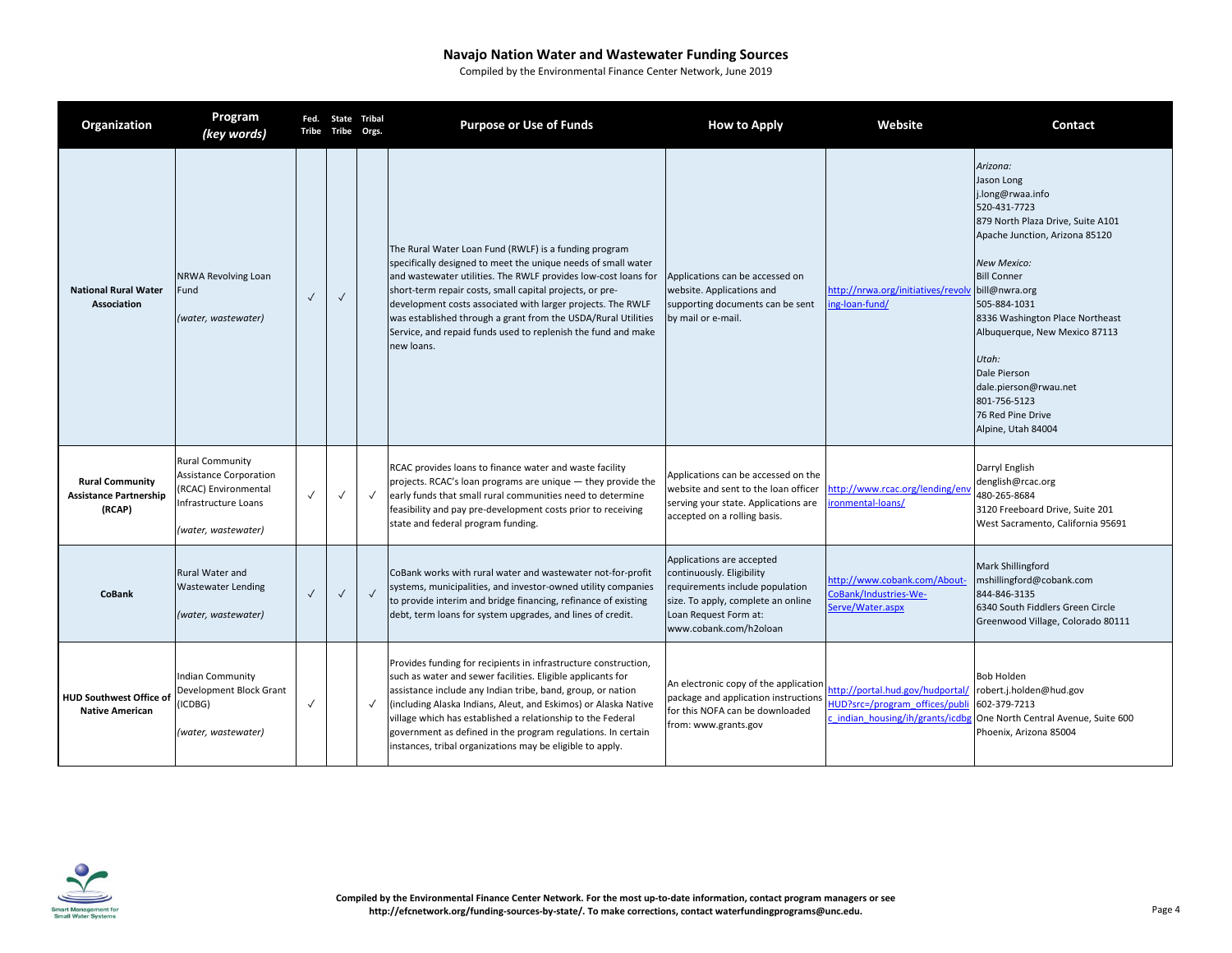| Organization                                                       | Program<br>(key words)                                                                               |              | Fed. State Tribal<br>Tribe Tribe | Orgs. | <b>Purpose or Use of Funds</b>                                                                                                                                                                                                                                                                                                                                                                                                                                                                                                      | <b>How to Apply</b>                                                                                                                                                                                                                    | Website                                                                                                          | Contact                                                                                                                                                                                                                                                                                              |
|--------------------------------------------------------------------|------------------------------------------------------------------------------------------------------|--------------|----------------------------------|-------|-------------------------------------------------------------------------------------------------------------------------------------------------------------------------------------------------------------------------------------------------------------------------------------------------------------------------------------------------------------------------------------------------------------------------------------------------------------------------------------------------------------------------------------|----------------------------------------------------------------------------------------------------------------------------------------------------------------------------------------------------------------------------------------|------------------------------------------------------------------------------------------------------------------|------------------------------------------------------------------------------------------------------------------------------------------------------------------------------------------------------------------------------------------------------------------------------------------------------|
| <b>HUD Southwest Office of</b><br><b>Native American</b>           | <b>Indian Housing Block Grant</b><br>(IHBG)<br>(water, wastewater)                                   | $\checkmark$ | $\checkmark$                     |       | The IHBG program allocates formula funding to tribes or tribally Each Tribe or Tribally Designated<br>designated housing entities for the delivery of a range of<br>affordable housing opportunities and housing-related activities<br>to low and moderate income members of Federally recognized<br>Indian tribes, Alaska Native villages, and native Hawaiians. Each<br>year, IHBG recipients identify and report on IHBG-funded<br>activities.                                                                                   | Housing Entity must submit a form<br>HUD 52735, a combined Indian<br><b>Housing Plan and Annual</b><br>Performance Plan to the SWONAP<br>at least 75 days before its fiscal year<br>end.                                               | https://portal.hud.gov/hudportal<br>HUD?src=/program_offices/publ/<br>c indian housing/ih/grants/ihbg            | Cheryl Dixon-Zuni<br>cheryldixonzuni@hud.gov<br>505-346-6924<br>500 Gold Avenue, Southwest<br>7th Floor Suite 7301<br>P.O. Box 906<br>Albuquerque, New Mexico 87103                                                                                                                                  |
|                                                                    | <b>Tribal Housing Activities</b><br>Loan Guarantee Program<br>(Title VI)<br>(water, wastewater)      | $\checkmark$ | $\checkmark$                     |       | Title VI is an effective public investment tool that HUD offers to<br>federally recognized tribes and Tribally Designated Housing<br>Entities. It provides an additional source of financing for<br>affordable tribal housing activities. It may be used to: create<br>new housing, rehabilitate housing, build infrastructure,<br>construct community facilities that supports housing, acquire<br>land to be used for housing, prepare architectural and<br>engineering plans, and fund financing costs.                          | Although every project is different,<br>HUD has developed a general<br>checklist for the Title VI Loan<br>Guarantee application process:<br>http://portal.hud.gov/hudportal/do<br>cuments/huddoc?id=titleviloanguar<br>app-chklist.pdf | //ttp://portal.hud.gov/hudportal<br>HUD?src=/program_offices/publi<br>indian housing/ih/homeowner<br>hip/titlevi | Andrea Dunyon<br>andrea.v.dunyon@hud.gov<br>602-379-7202<br>One North Central Avenue, Suite 600<br>Phoenix, Arizona, 85004<br>For regional specific contact see this map:<br>http://portal.hud.gov/hudportal/HUD?src=/p<br>rogram offices/public indian housing/ih/co<br>detalk/onap/map/nationalmap |
| <b>Indian Health Service</b>                                       | <b>Sanitation Facilities</b><br>Construction (SFC)<br>Program<br>(water, wastewater, solid<br>waste) | $\checkmark$ |                                  |       | The SFC Program assist Tribal governments with the<br>identification of individual Navajo home related sanitation<br>facility infrastructure needs (water, waste water and solid<br>waste), project planning, design, construction funding and<br>inspection, and operation and maintenance technical<br>assistance.                                                                                                                                                                                                                | Tribal government representatives<br>should contact the IHS Sanitation<br>Facility Construction Director or<br>local DSFC field office for more<br>information.                                                                        | https://www.ihs.gov/dsfc/                                                                                        | Roger Slape<br>roger.slape@ihs.gov<br>928-871-5857<br>P.O. Box 9020<br>Window Rock, Arizona 86515                                                                                                                                                                                                    |
| <b>US Department of the</b><br>Interior - Bureau of<br>Reclamation | <b>WaterSMART Grants:</b><br>Water & Energy Efficiency<br>Grants<br>(water, energy efficiency)       | $\checkmark$ | $\checkmark$                     |       | Through Water and Energy Efficiency Grants, Reclamation<br>provides 50/50 cost share funding to irrigation and water<br>districts, tribes, states and other entities with water or power<br>delivery authority. Projects should seek to conserve and use<br>water more efficiently, increase the production of hydropower;<br>mitigate conflict risk in areas at high risk of future water<br>conflict; and accomplish other benefits that contribute to water<br>supply reliability in the western United States.                  | <b>Funding Opportunity Announcement</b><br>anticipated to be posted to<br>grants.gov in January 2019.                                                                                                                                  | https://www.usbr.gov/watersma<br>rt/weeg/index.html                                                              | Josh German<br>jgerman@usbr.gov<br>303-445-2839<br>or                                                                                                                                                                                                                                                |
|                                                                    | <b>WaterSMART Grants: Small</b><br>Scale Efficiency Projects<br>(water efficiency)                   | $\checkmark$ | $\checkmark$                     |       | Through Small-Scale Water Efficiency Projects, Reclamation<br>provides 50/50 cost share funding to irrigation and water<br>districts, tribes, states and other entities with water or power<br>delivery authority. Projects support small-scale water<br>management efforts (up to \$75,000 in Federal funding for each<br>project) that have been identified through previous planning<br>efforts. Reclamation has developed a streamlined selection and<br>review process to reflect the small-scale nature of these<br>projects. | <b>Funding Opportunity Announcement</b><br>(BOR-DO-19-F005) was posted to<br>grants.gov in January 2019.<br>Proposals will be accepted until the<br>application submission deadline of<br>April 24, 2019.                              | https://www.usbr.gov/watersma<br>t/swep/index.html                                                               | Robin Graber<br>rgraber@usbr.gov<br>303-445-2764<br>Building 67 (84-51000)<br>P.O. Box 25007<br>Denver, Colorado 80225                                                                                                                                                                               |